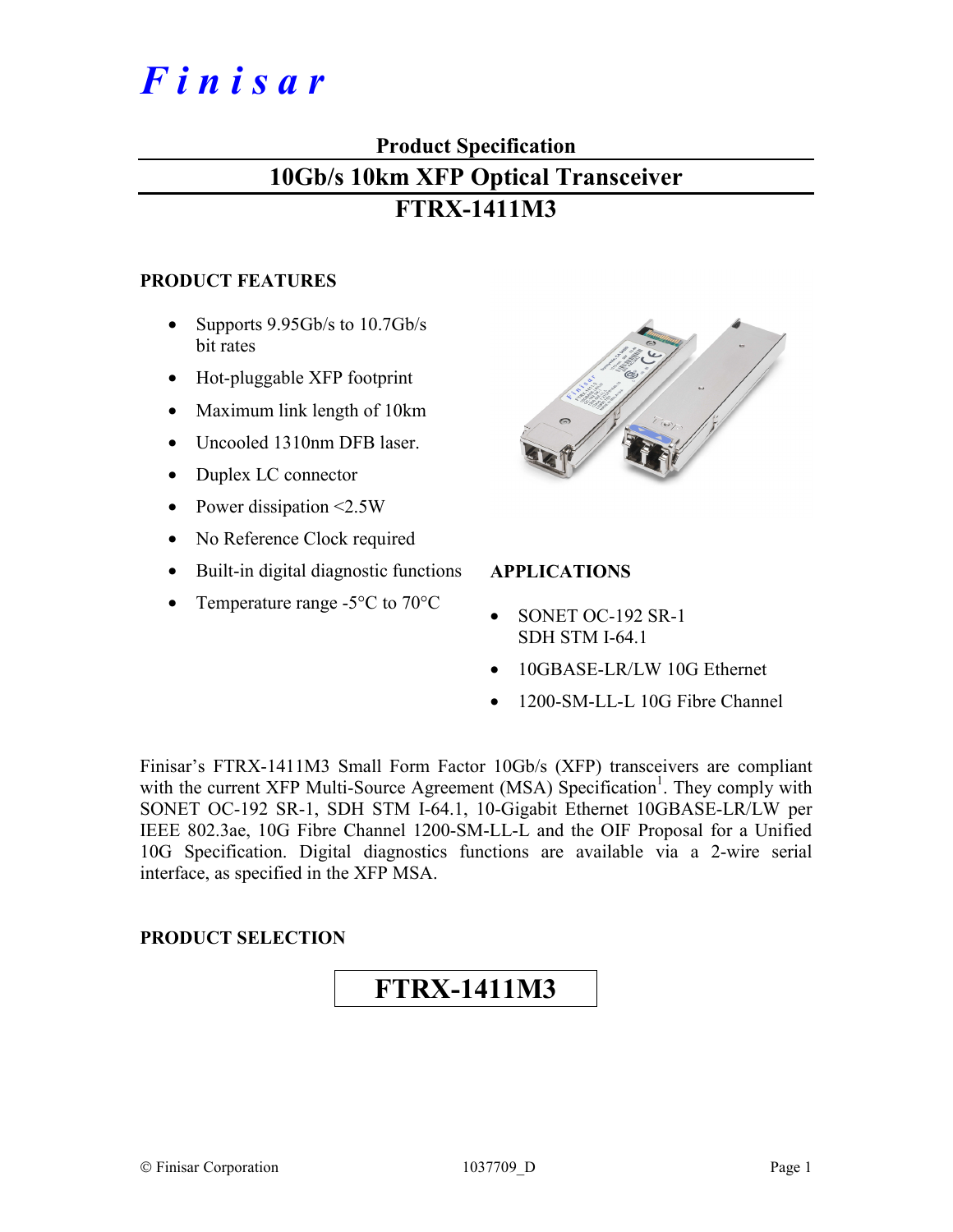#### **I. Pin Descriptions**

| Pin             | Logic          | <b>Symbol</b>    | Name/Description                                              |                         |  |
|-----------------|----------------|------------------|---------------------------------------------------------------|-------------------------|--|
| 1               |                | <b>GND</b>       | Module Ground                                                 |                         |  |
| $\overline{2}$  |                | VEE5             | Optional -5.2 Power Supply - Not required                     |                         |  |
| $\overline{3}$  | <b>LVTTL-I</b> | Mod-Desel        | Module De-select; When held low allows the module to          |                         |  |
|                 |                |                  | respond to 2-wire serial interface commands                   |                         |  |
| $\overline{4}$  | LVTTL-O        |                  | Interrupt (bar); Indicates presence of an important condition | $\overline{2}$          |  |
|                 |                | Interrupt        | which can be read over the serial 2-wire interface            |                         |  |
| 5               | LVTTL-I        | TX DIS           | Transmitter Disable; Transmitter laser source turned off      |                         |  |
| $\overline{6}$  |                | VCC5             | +5 Power Supply                                               |                         |  |
| $\overline{7}$  |                | <b>GND</b>       | Module Ground                                                 | 1                       |  |
| 8               |                | VCC3             | $\overline{+3.3}$ V Power Supply                              |                         |  |
| $\overline{9}$  |                | VCC3             | +3.3V Power Supply                                            |                         |  |
| 10              | LVTTL-I        | <b>SCL</b>       | Serial 2-wire interface clock                                 | $\overline{2}$          |  |
| 11              | LVTTL-         | <b>SDA</b>       | Serial 2-wire interface data line                             | $\overline{2}$          |  |
|                 | I/O            |                  |                                                               |                         |  |
| $\overline{12}$ | LVTTL-O        | Mod Abs          | Module Absent; Indicates module is not present. Grounded      | $\overline{2}$          |  |
|                 |                |                  | in the module.                                                |                         |  |
| 13              | LVTTL-O        | Mod NR           | Module Not Ready; Finisar defines it as a logical OR          | $\overline{2}$          |  |
|                 |                |                  | between RX LOS and Loss of Lock in TX/RX.                     |                         |  |
| 14              | LVTTL-O        | RX LOS           | Receiver Loss of Signal indicator                             | $\overline{2}$          |  |
| $\overline{15}$ |                | <b>GND</b>       | Module Ground                                                 | $\mathbf{1}$            |  |
| $\overline{16}$ |                | <b>GND</b>       | Module Ground                                                 | $\mathbf{1}$            |  |
| 17              | $CML-O$        | RD-              | Receiver inverted data output                                 |                         |  |
| 18              | $CML-O$        | $RD+$            | Receiver non-inverted data output                             |                         |  |
| 19              |                | <b>GND</b>       | Module Ground                                                 | $\mathbf{1}$            |  |
| 20              |                | VCC <sub>2</sub> | +1.8V Power Supply - Not required                             |                         |  |
| $\overline{21}$ | <b>LVTTL-I</b> | P Down/RST       | Power Down; When high, places the module in the low           |                         |  |
|                 |                |                  | power stand-by mode and on the falling edge of P_Down         |                         |  |
|                 |                |                  | initiates a module reset                                      |                         |  |
|                 |                |                  | Reset; The falling edge initiates a complete reset of the     |                         |  |
|                 |                |                  | module including the 2-wire serial interface, equivalent to a |                         |  |
|                 |                |                  | power cycle.                                                  |                         |  |
| 22              |                | VCC <sub>2</sub> | +1.8V Power Supply - Not required                             |                         |  |
| 23              |                | <b>GND</b>       | Module Ground                                                 | 1                       |  |
| $\overline{24}$ | PECL-I         | RefCLK+          | Reference Clock non-inverted input, AC coupled on the         | $\overline{3}$          |  |
|                 |                |                  | host board - Not required                                     |                         |  |
| 25              | PECL-I         | RefCLK-          | Reference Clock inverted input, AC coupled on the host        | $\overline{\mathbf{3}}$ |  |
|                 |                |                  | board - Not required                                          |                         |  |
| 26              |                | <b>GND</b>       | Module Ground                                                 | 1                       |  |
| 27              |                | <b>GND</b>       | Module Ground                                                 | 1                       |  |
| $\overline{28}$ | $CML-I$        | TD-              | Transmitter inverted data input                               |                         |  |
| 29              | $CML-I$        | $TD+$            | Transmitter non-inverted data input                           |                         |  |
| $\overline{30}$ |                | <b>GND</b>       | Module Ground                                                 | $\mathbf{1}$            |  |

Notes:

1. Module circuit ground is isolated from module chassis ground within the module.

2. Open collector; should be pulled up with 4.7k – 10kohms on host board to a voltage between 3.15V and 3.6V.

3. A Reference Clock input is not required by the FTRX-1411M3. If present, it will be ignored.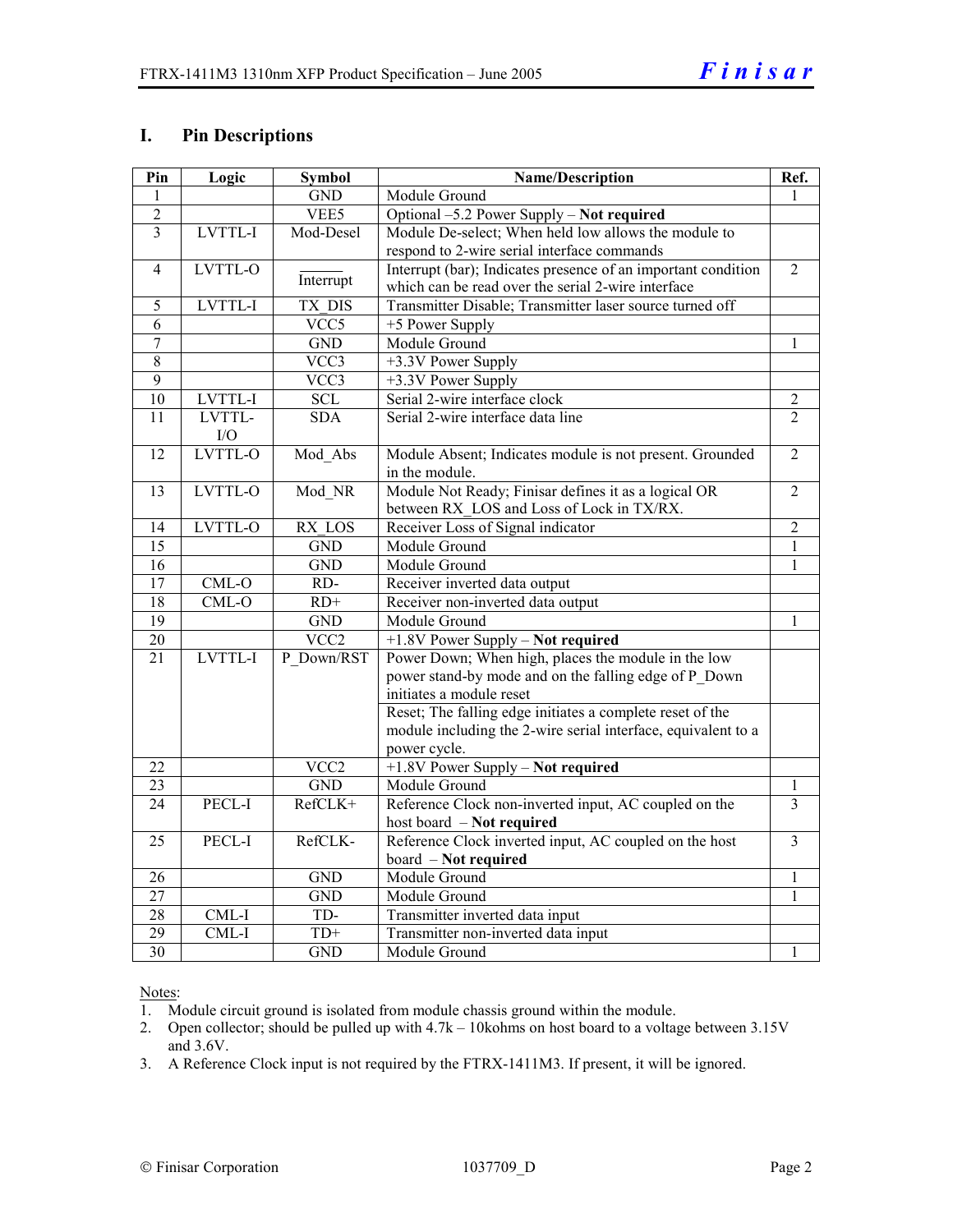



### **II. Absolute Maximum Ratings**

| <b>Parameter</b>                  | <b>Symbol</b> | Min    | Tvp | Max | Unit    | Ref. |
|-----------------------------------|---------------|--------|-----|-----|---------|------|
| Maximum Supply Voltage 1          | Vcc3          | $-0.5$ |     |     |         |      |
| Maximum Supply Voltage 2          | Vcc5          | $-0.5$ |     |     |         |      |
| <b>Storage Temperature</b>        |               | -40    |     |     | $\circ$ |      |
| <b>Case Operating Temperature</b> | OP.           | - 1    |     |     | $\circ$ |      |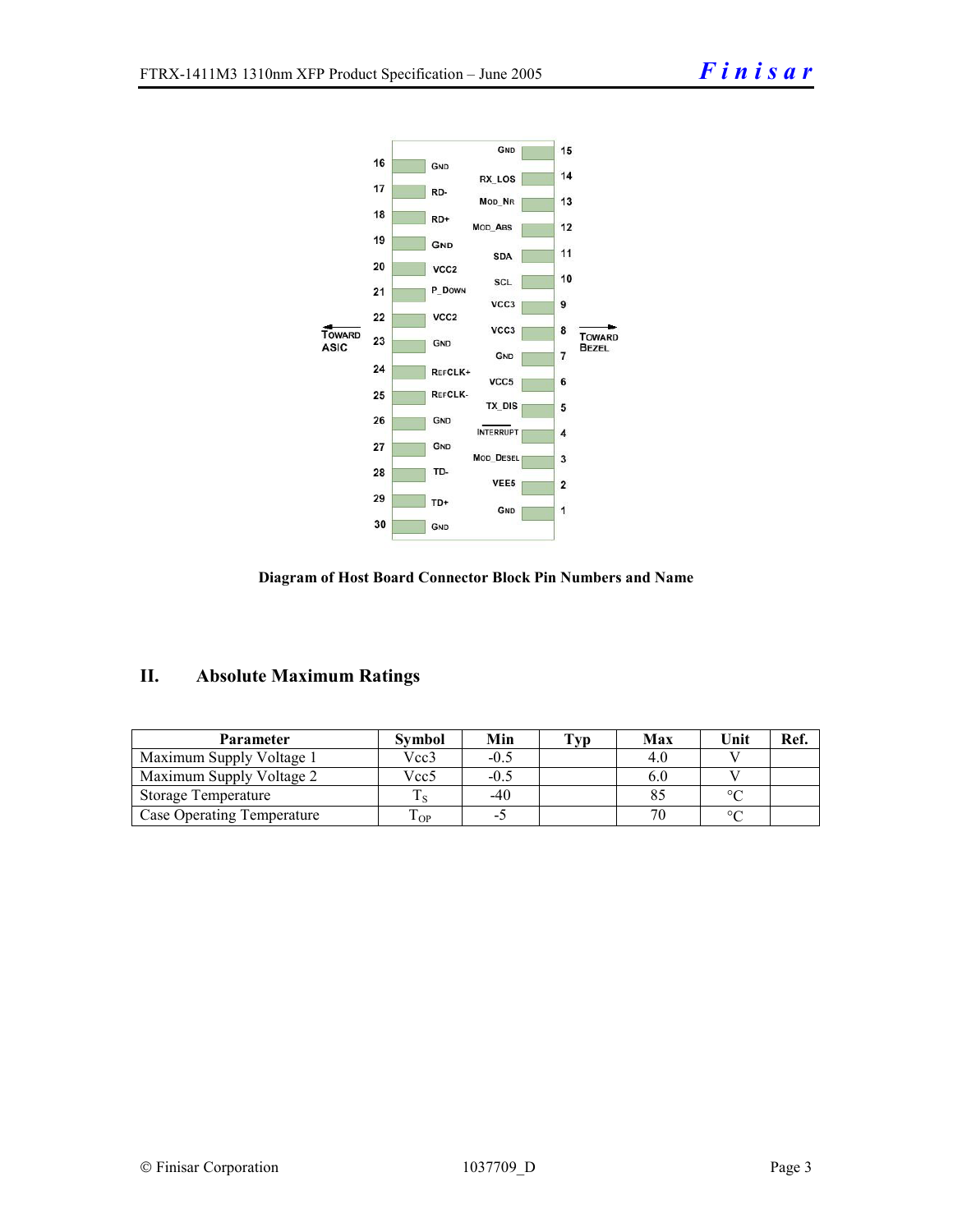| Parameter                           | <b>Symbol</b>                    | Min         | <b>Typ</b> | Max              | Unit         | Ref.           |
|-------------------------------------|----------------------------------|-------------|------------|------------------|--------------|----------------|
| Main Supply Voltage                 | Vcc5                             | 4.75        |            | 5.25             | V            |                |
| Supply Voltage #2                   | Vec3                             | 3.13        |            | 3.45             | $\mathbf{V}$ |                |
| Supply Current – Vcc5 supply        | Icc <sub>5</sub>                 |             |            | 320              | mA           |                |
| Supply Current – Vcc3 supply        | Icc3                             |             |            | 265              | mA           |                |
| Module total power                  | P                                |             |            | 2.5              | W            | $\mathbf{1}$   |
| <b>Transmitter</b>                  |                                  |             |            |                  |              |                |
| Input differential impedance        | $R_{in}$                         |             | 100        |                  | Ω            | $\overline{2}$ |
| Differential data input swing       | Vin,pp                           | 120         |            | 820              | mV           | 3              |
| <b>Transmit Disable Voltage</b>     | $\rm V_{D}$                      | 2.0         |            | Vcc              | V            | $\overline{4}$ |
| Transmit Enable Voltage             | $\rm V_{EN}$                     | <b>GND</b>  |            | $GND+0.8$        | V            |                |
| <b>Transmit Disable Assert Time</b> |                                  |             |            | 10               | <b>us</b>    |                |
| <b>Receiver</b>                     |                                  |             |            |                  |              |                |
| Differential data output swing      | Vout, pp                         | 340         | 650        | 850              | mV           | 5              |
| Data output rise time               | $\mathfrak{t}_{\rm r}$           |             |            | 38               | ps           | 6              |
| Data output fall time               | $t_{\rm f}$                      |             |            | 38               | ps           | 6              |
| LOS Fault                           | $V_{LOS}$ fault                  | $Vec - 0.5$ |            | $Vec_{HOST}$     | V            | 7              |
| <b>LOS</b> Normal                   | $V_{LOS\underline{\text{norm}}}$ | <b>GND</b>  |            | $GND+0.5$        | V            | 7              |
| Power Supply Rejection              | <b>PSR</b>                       |             |            | See Note 6 below |              | 8              |

#### **III.** Electrical Characteristics ( $T_{OP}$  = -5 to 70 °C,  $V_{CC5}$  = 4.75 to 5.25 Volts)

Notes:

- 1. Maximum total power value is specified across the full temperature and voltage range.
- 2. After internal AC coupling.
- 3. SONET/SDH jitter generation requirements are guaranteed with a minimum differential data input swing of 500mV peak-to-peak.
- 4. Or open circuit.
- 5. Into 100 ohms differential termination.
- 6.  $20 80 \%$
- 7. Loss Of Signal is open collector to be pulled up with a 4.7k 10kohm resistor to 3.15 3.6V. Logic 0 indicates normal operation; logic 1 indicates no signal detected.
- 8. Per Section 2.7.1. in the XFP MSA Specification<sup>1</sup>.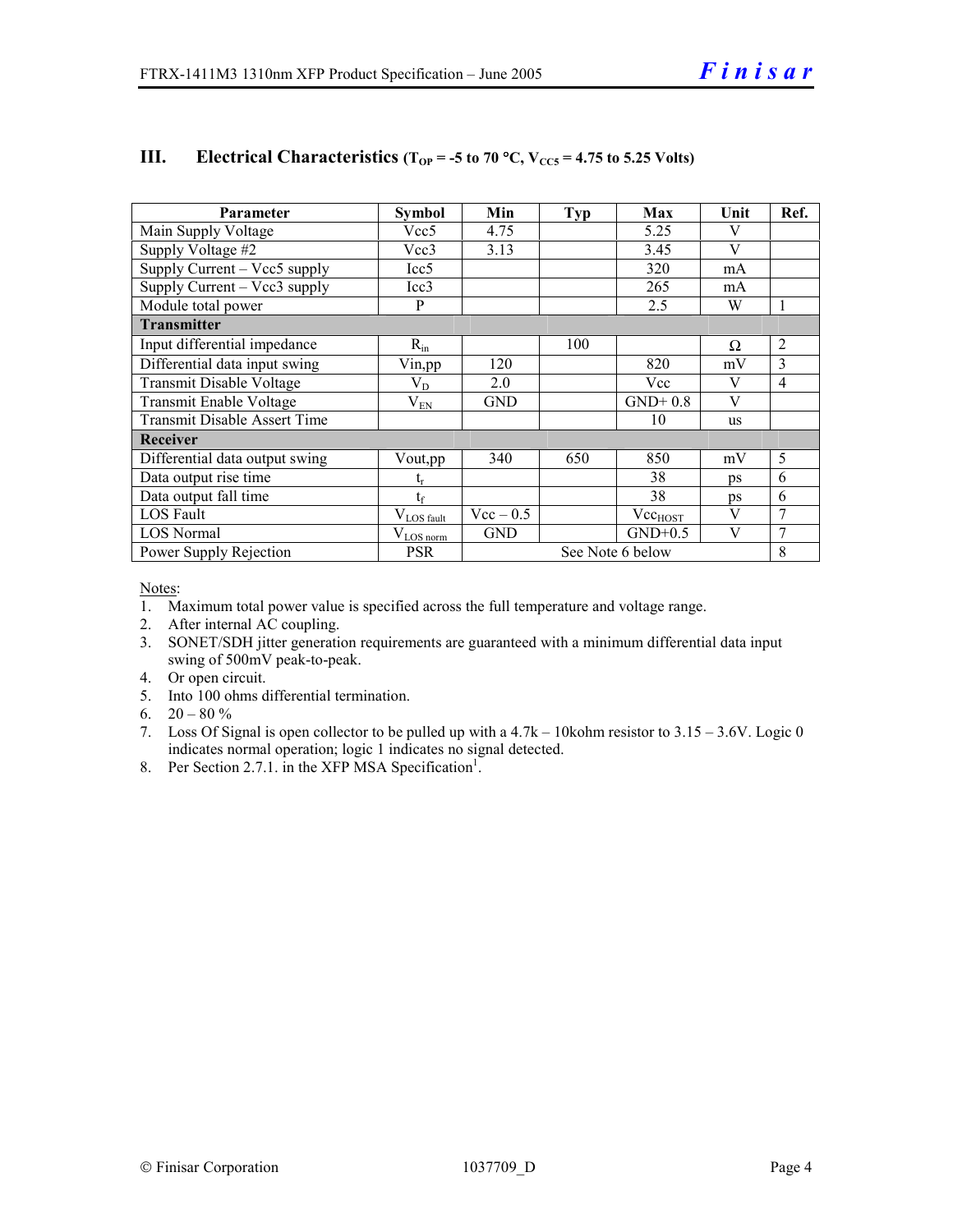| <b>Parameter</b>                     | <b>Symbol</b>          | Min    | Typ | Max     | Unit  | Ref.           |  |
|--------------------------------------|------------------------|--------|-----|---------|-------|----------------|--|
| <b>Transmitter</b>                   |                        |        |     |         |       |                |  |
| Output Opt. Pwr: 9/125 SMF           | $P_{OUT}$              | -6     |     | $-1$    | dBm   | 1              |  |
| Optical Wavelength                   | λ                      | 1290   |     | 1330    | nm    |                |  |
| <b>Optical Extinction Ratio</b>      | ER                     | 6      |     |         | dB    | 1              |  |
| Sidemode Supression ratio            | $SSR_{min}$            | 30     |     |         | dB    |                |  |
| Tx Jitter Generation (peak-to-peak)  | $Tx_i$                 |        |     | 0.1     | UI    |                |  |
| Tx Jitter Generation (RMS)           | $Tx_{iRMS}$            |        |     | 0.01    | UI    |                |  |
| <b>Relative Intensity Noise</b>      | <b>RIN</b>             |        |     | $-130$  | dB/Hz |                |  |
| Receiver                             |                        |        |     |         |       |                |  |
| Receiver Sensitivity @ 10.7Gb/s      | $R_{SENS1}$            |        |     | $-14.4$ | dBm   | $\overline{2}$ |  |
| <b>Stressed Receiver Sensitivity</b> | $R_{\rm SENS2}$        |        |     | $-10.3$ | dBm   | 3              |  |
| $(OMA)$ @ 10.7Gb/s                   |                        |        |     |         |       |                |  |
| Maximum Input Power                  | $P_{MAX}$              | $+0.5$ |     |         | dBm   |                |  |
| <b>Optical Center Wavelength</b>     | $\lambda_{\mathrm{C}}$ | 1270   |     | 1600    | nm    |                |  |
| <b>Receiver Reflectance</b>          | $R_{rx}$               |        |     | $-14$   | dB    |                |  |
| <b>LOS De-Assert</b>                 | $LOS_{D}$              |        |     | $-18$   | dBm   |                |  |
| <b>LOS Assert</b>                    | LOS <sub>A</sub>       | $-32$  |     |         | dBm   |                |  |
| LOS Hysteresis                       |                        | 0.5    |     |         | dB    |                |  |

#### **IV.** Optical Characteristics ( $T_{OP}$  = -5 to 70°C,  $V_{CC5}$  = 4.75 to 5.25 Volts)

Notes:

- 1. Having  $ER = 6$  dB guarantees that the  $-6$  dBm minimum output power meets IEEE 802.3ae requirement of OMA=-5.2dBm.
- 2. Measured with worst ER;  $BER < 10^{-12}$ ;  $2^{31} 1$  PRBS. Equivalent to  $-12.6$  dBm OMA at ER = 6 dB.
- 3. Per IEEE 802.3ae. Equivalent to –13.3 dBm average power at Infinite ER, -11.08 dBm at ER = 6 dB.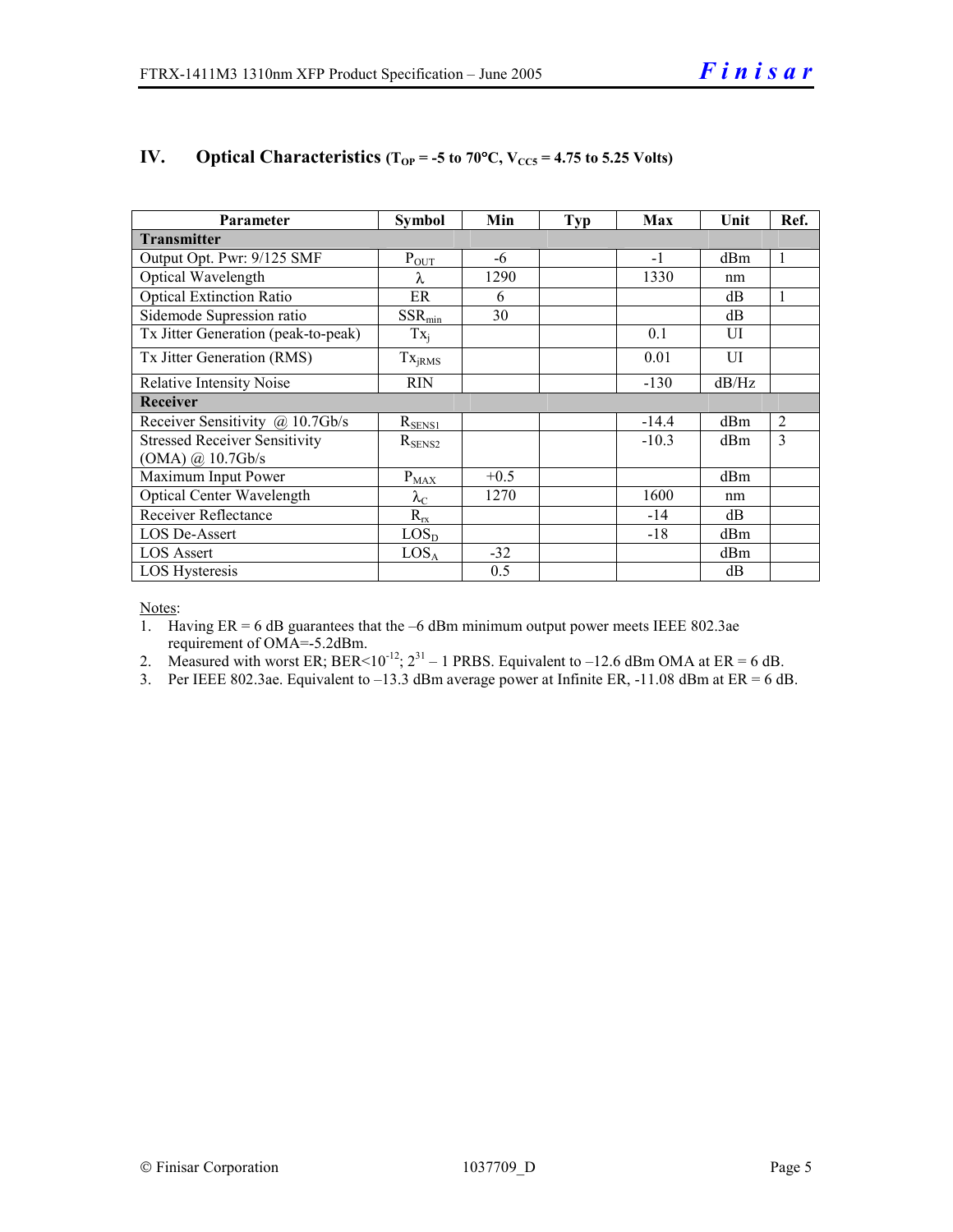#### **V. General Specifications**

| <b>Parameter</b>           | <b>Symbol</b> | Min  | $\mathbf{T}_{\mathbf{V}\mathbf{p}}$ | Max        | <b>Units</b> | Ref. |
|----------------------------|---------------|------|-------------------------------------|------------|--------------|------|
| <b>Bit Rate</b>            | BR            | 9.95 |                                     | 10.7       | Gb/s         |      |
| <b>Bit Error Ratio</b>     | <b>BER</b>    |      |                                     | $10^{-12}$ |              |      |
| Max. Supported Link Length | $L_{MAX}$     |      | 10                                  |            | km           |      |

Notes:

- 1. SONET OC-192 SR-1, SDH STM I-64.1, 10GBASE-LR/LW, 1200-SM-LL-L, SONET OC-192 with FEC.
- 2. Tested with a  $2^{31} 1$  PRBS

#### **VI. Environmental Specifications**

Finisar FTRX-1411M3 transceivers have an operating temperature range from -5°C to +70°C case temperature.

| Parameter                  | Svmbol     | Min   | $\mathbf{T}_{\mathbf{V}\mathbf{p}}$ | Max | <b>Units</b> | Ref. |
|----------------------------|------------|-------|-------------------------------------|-----|--------------|------|
| Case Operating Temperature | L OD       | -     |                                     | 70  | $\sim$       |      |
| Storage Temperature        | m<br>⊥ sto | $-40$ |                                     |     | $\sim$       |      |

#### **VII. Regulatory Compliance**

Finisar XFP transceivers are Class 1 Laser Products. They are certified per the following standards:

| <b>Feature</b> | Agency          | <b>Standard</b>                      | Certificate   |
|----------------|-----------------|--------------------------------------|---------------|
|                |                 |                                      | <b>Number</b> |
| Laser Eye      | <b>FDA/CDRH</b> | CDRH 21 CFR 1040 and Laser Notice 50 | 9210176-40    |
| Safety         |                 |                                      |               |
| Laser Eye      | <b>TÜV</b>      | EN 60825-1: 1994+A11:1996+A2:2001    | 72031178      |
| Safety         |                 | IEC 60825-1: 1993+A1:1997+A2:2001    |               |
|                |                 | IEC 60825-2: 2000, Edition 2         |               |
| Electrical     | TÜV             | EN 60950                             | 72031178      |
| Safety         |                 |                                      |               |
| Electrical     | UL/CSA          | <b>CLASS 3862.07</b>                 | 1439230       |
| Safety         |                 | <b>CLASS 3862.87</b>                 |               |
|                |                 |                                      |               |

Copies of the referenced certificates are available at Finisar Corporation upon request.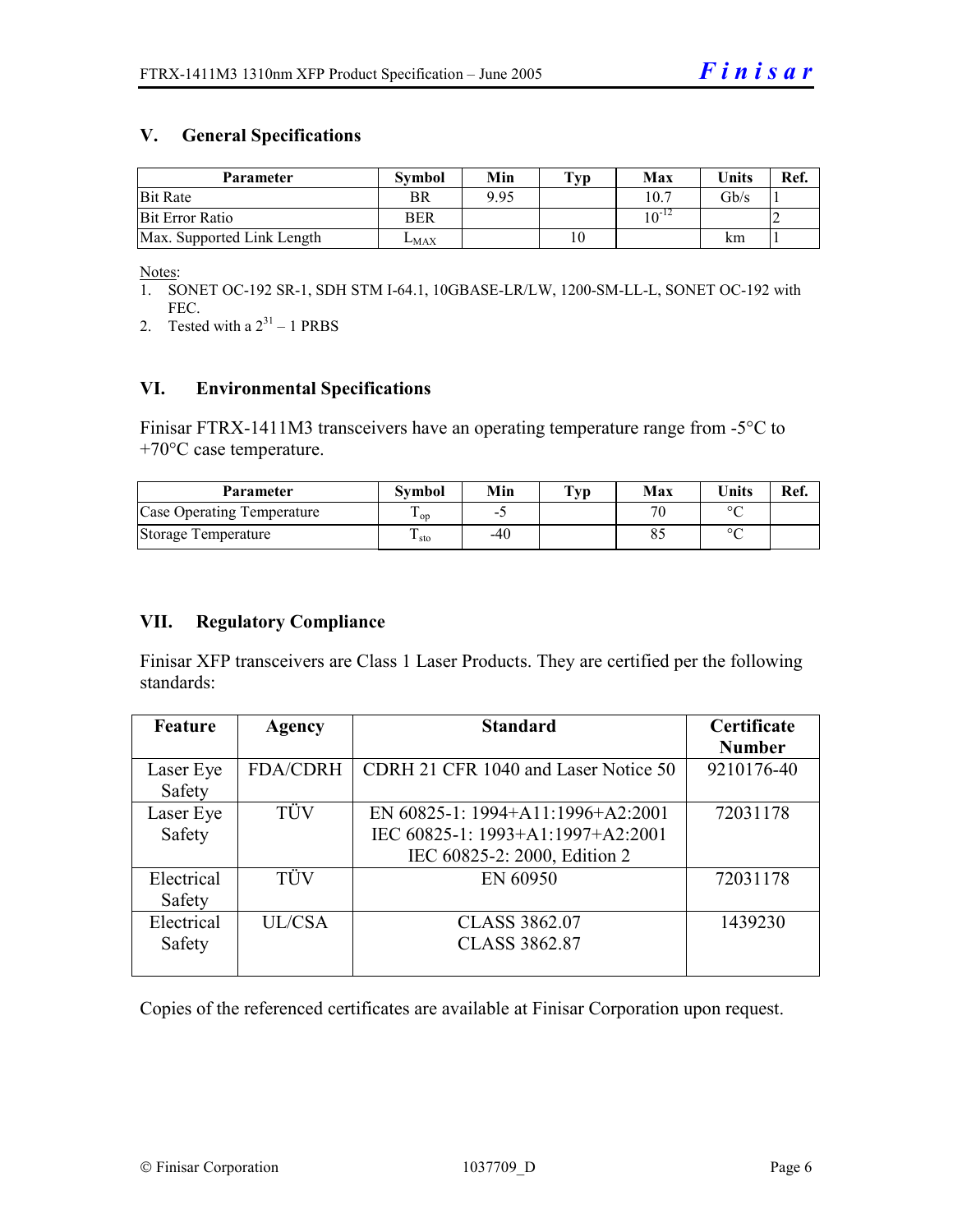#### **VIII. Digital Diagnostic Functions**

As defined by the  $XFP$  MSA<sup>1</sup>, Finisar  $XFP$  transceivers provide digital diagnostic functions via a 2-wire serial interface, which allows real-time access to the following operating parameters:

- Transceiver temperature
- Laser bias current
- Transmitted optical power
- Received optical power
- Transceiver supply voltage

It also provides a sophisticated system of alarm and warning flags, which may be used to alert end-users when particular operating parameters are outside of a factory-set normal range.

The operating and diagnostics information is monitored and reported by a Digital Diagnostics Transceiver Controller (DDTC) inside the transceiver, which is accessed through the 2-wire serial interface. When the serial protocol is activated, the serial clock signal (SCL pin) is generated by the host. The positive edge clocks data into the XFP transceiver into those segments of its memory map that are not write-protected. The negative edge clocks data from the XFP transceiver. The serial data signal (SDA pin) is bi-directional for serial data transfer. The host uses SDA in conjunction with SCL to mark the start and end of serial protocol activation. The memories are organized as a series of 8-bit data words that can be addressed individually or sequentially. The 2-wire serial interface provides sequential or random access to the 8 bit parameters, addressed from 000h to the maximum address of the memory.

For more detailed information, including memory map definitions, please see Finisar Application Note AN-2035 "Digital Diagnostic Monitoring Interface for XFP Optical Transceivers", or the XFP MSA Specification<sup>1</sup>.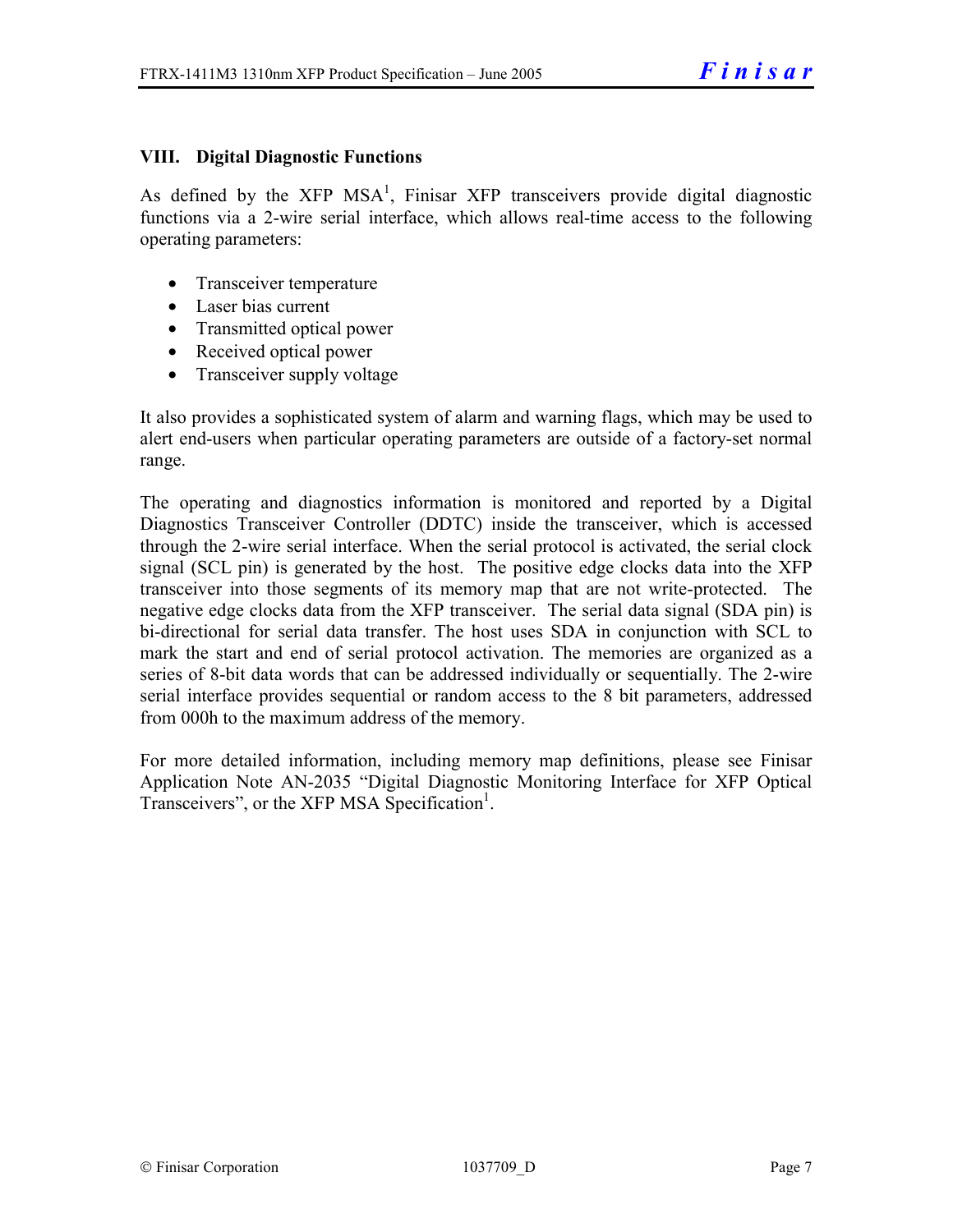#### **IX. Mechanical Specifications**

Finisar's XFP transceivers are compliant with the dimensions defined by the XFP Multi-Sourcing Agreement (MSA).



**XFP Transceiver (dimensions are in mm)**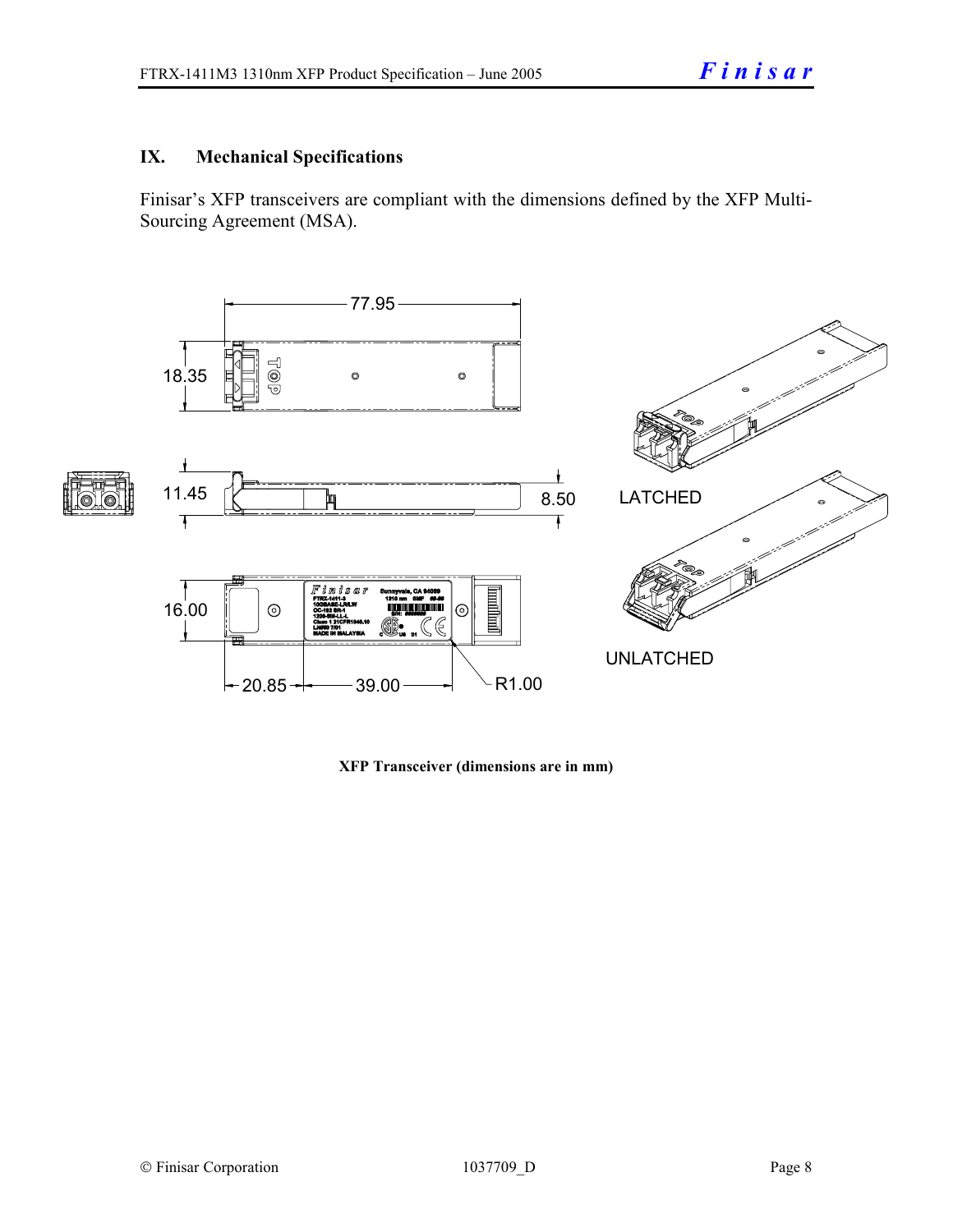

#### **X. PCB Layout and Bezel Recommendations**

**XFP Host Board Mechanical Layout (dimensions are in mm)**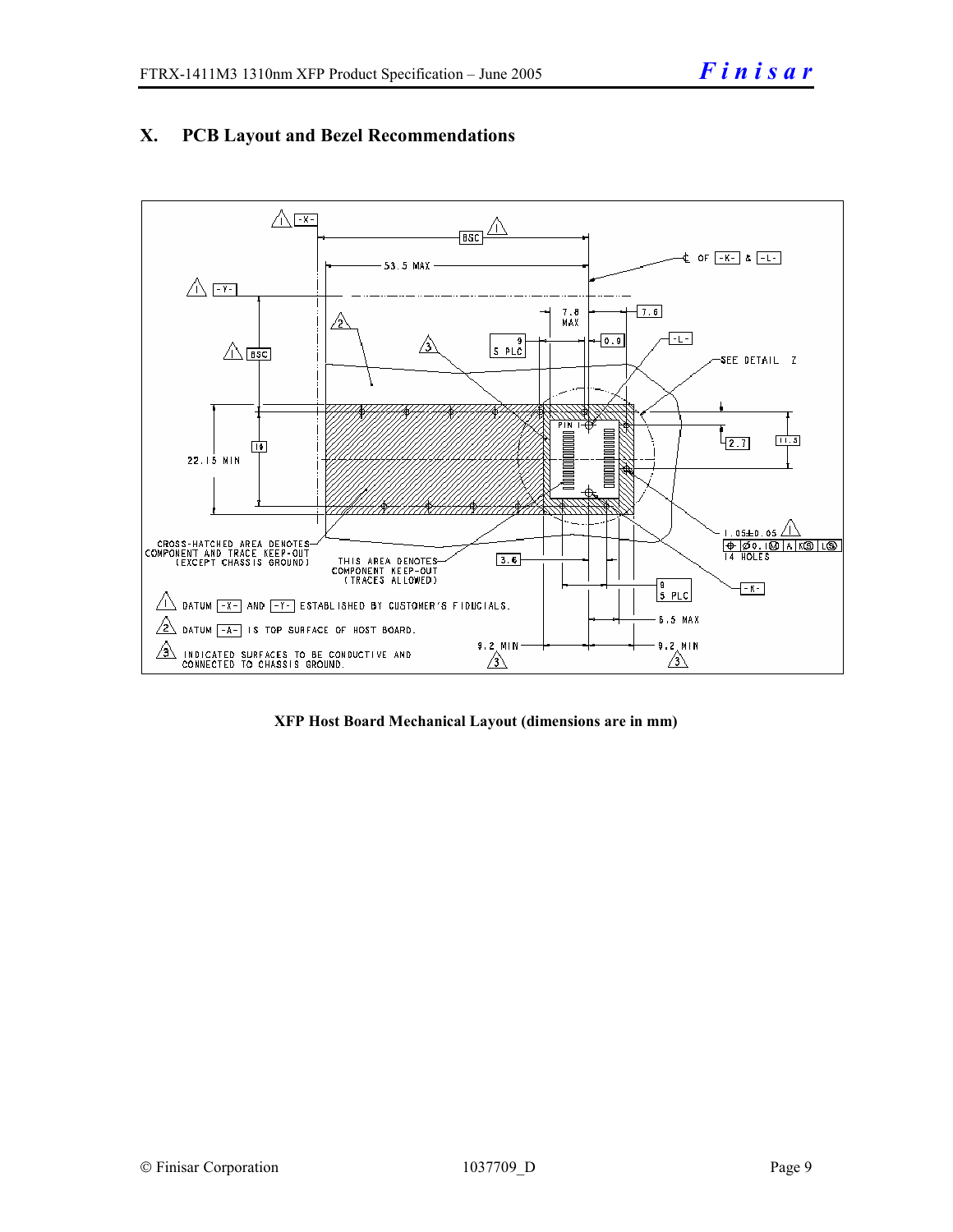

**XFP Detail Host Board Mechanical Layout (dimensions are in mm)** 



#### **XFP Recommended Bezel Design (dimensions are in mm)**